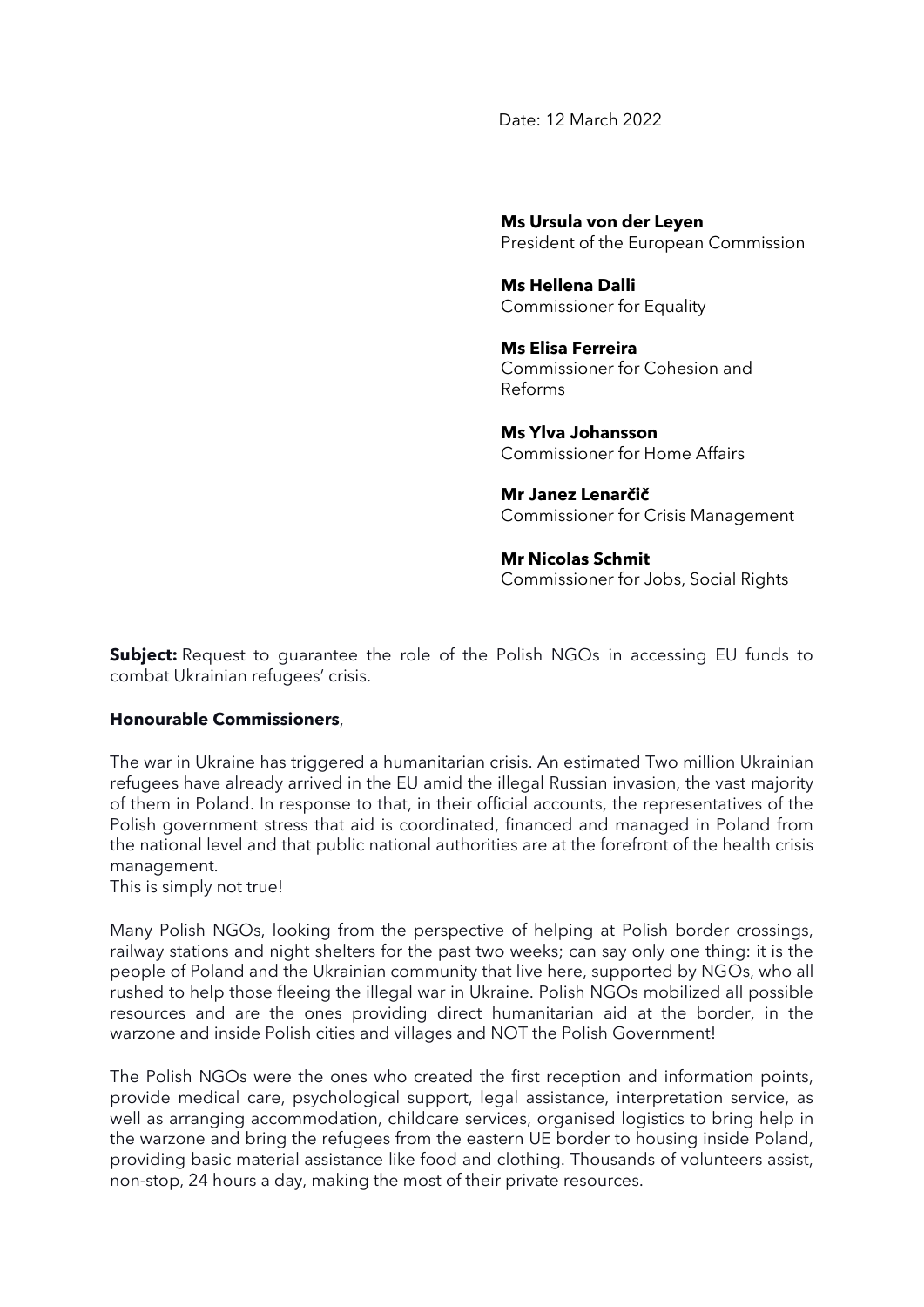This cannot go on for long, especially in the absence of sufficient (truthfully zero) help from the Polish national authorities. The resources of private people and NGOs will soon be exhausted. This will not only be disastrous for the refugees affected by the tragedy of war but could also threaten the existence of NGOs and private people who open their hearts to help.

We are grateful for the EU introducing a robust package of legislative and operational changes to mitigate the humanitarian emergency that currently impacts the Ukrainian crisis in the EU countries receiving refugee[s\[1\].](https://docs.google.com/document/d/1G2EWidEtz81Io2TcdufQh3EocMtkZbL6/edit#heading=h.30j0zll) We noticed, however, that the abovementioned mechanisms fall mostly under shared management. In addition, we observe that the Polish Managing Authorities (regional and national public authorities) aim now at constructing projects (national or regional crisis 'shields') where solely the public authorities would become beneficiaries. In the light of the recently attempted to vote legislation (losing by one vote), which would guarantee impunity to the officials for their actions during Ukraine's war<sup>[2]</sup>, we are concerned about possible frauds in money management, caused by the Polish states' national authorities.

This is why we see a serious need to increase the channelling of EU funds to the Polish NGOs directly<sup>[3]</sup>, following the example of mechanisms of direct access to funds provided for in the Citizens, Equality, Rights and Values Programme (CERV). A straightforward procedure is necessary for the Polish NGOs to obtain access to financing to develop tailormade solutions for the short and long-term integration of refugees through projects in education, employment, social inclusion and care.

Last but not least, we have not found any adequate call for proposals for direct grants[ $4$ ]. Please advise whether we can expect any call for proposals dedicated to NGOs concerning refugees' integration shortly.

Polish NGOs are willing to work hand in hand with the Polish municipalities and local authorities of the ground level to flexibly respond to the rapidly emerging needs during this crisis and thereby to help the most affected. For this to happen the NGOs need to be allowed to co-manage the whole process, become guaranteed beneficiaries or be integrated into an umbrella project.

*Looking forward to your assistance and quick reply.*

*Yours sincerely,*

- 1. Akcja Demokracja
- 2. Association Défense de la Démocratie en Pologne (ADDP)
- 3. Centrum Praw Kobiet (Women's Rights Centre)
- 4. Democracy is OK DOK
- 5. Dziewuchy Berlin
- 6. DziewuChy Szwajcaria
- 7. Edukacja w Działaniu (Education in Action)
- 8. Forum Darczyńców w Polsce
- 9. Fundacja Autonomia (Autonomy Foundation)
- 10. Fundacja Cicha Tęcza
- 11. Fundacja Instytut Spraw Społecznych (Institute for Social Affairs Foundation)
- 12. Fundacja Nowej Kultury Bęc Zmiana